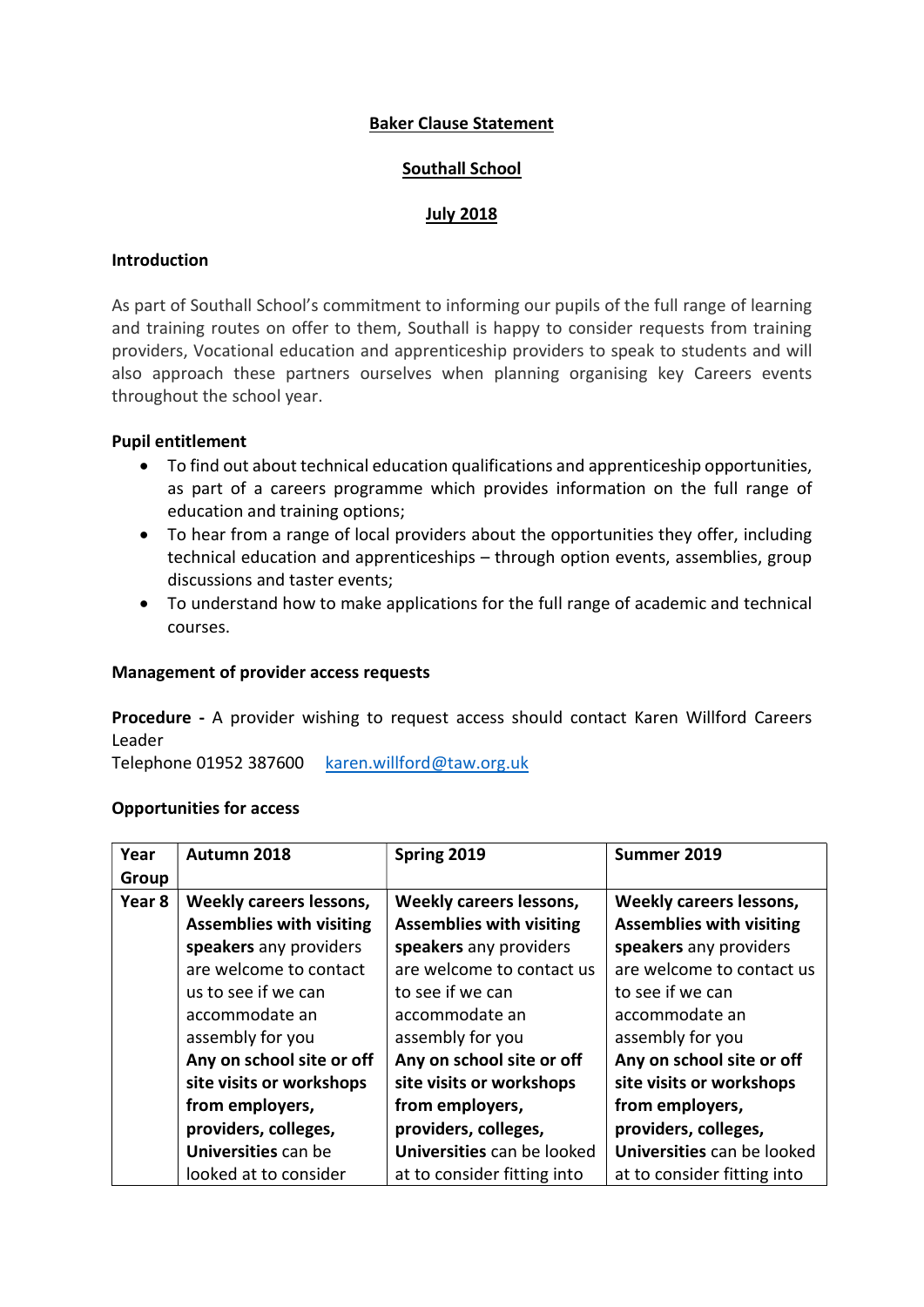|        | fitting into our timetable      | our timetable or during            | our timetable or during            |
|--------|---------------------------------|------------------------------------|------------------------------------|
|        | or during lunchtime drop        | lunchtime drop ins.                | lunchtime drop ins.                |
|        | ins.                            |                                    |                                    |
|        |                                 |                                    |                                    |
| Year 9 | <b>Enterprise Days</b>          | <b>Enterprise Days</b>             | <b>Enterprise Days</b>             |
|        | <b>Southall and Future</b>      | <b>Southall and Future Focus</b>   | <b>Southall and Future Focus</b>   |
|        | <b>Focus Transition evening</b> | <b>Transition evening Any</b>      | <b>Transition evening Any</b>      |
|        | Any providers are               | providers are welcome to           | providers are welcome to           |
|        | welcome to exhibit and          | exhibit and run any have a         | exhibit and run any have a         |
|        | run any have a go               | go workshops                       | go workshops                       |
|        | workshops                       |                                    |                                    |
|        | Weekly careers lessons,         | <b>Weekly careers lessons,</b>     | <b>Weekly careers lessons,</b>     |
|        | <b>Assemblies with visiting</b> | <b>Assemblies with visiting</b>    | <b>Assemblies with visiting</b>    |
|        | speakers any providers          | speakers any providers             | speakers any providers             |
|        | are welcome to contact          | are welcome to contact us          | are welcome to contact us          |
|        | us to see if we can             | to see if we can                   | to see if we can                   |
|        | accommodate an                  | accommodate an                     | accommodate an                     |
|        | assembly for you                | assembly for you                   | assembly for you                   |
|        | Any on school site or off       | Any on school site or off          | Any on school site or off          |
|        | site visits or workshops        | site visits or workshops           | site visits or workshops           |
|        | from employers,                 | from employers,                    | from employers,                    |
|        | providers, colleges,            | providers, colleges,               | providers, colleges,               |
|        | Universities can be             | Universities can be looked         | Universities can be looked         |
|        | looked at to consider           | at to consider fitting into        | at to consider fitting into        |
|        | fitting into our timetable      | our timetable or during            | our timetable or during            |
|        | or during lunchtime drop        | lunchtime drop ins.                | lunchtime drop ins.                |
|        | ins.                            | <b>Enterprise Days</b>             | <b>Enterprise Days</b>             |
|        | <b>Enterprise Days</b>          |                                    |                                    |
|        |                                 |                                    |                                    |
|        |                                 |                                    |                                    |
| Year   | <b>Barclays Life skills</b>     | <b>Barclays Life skills weekly</b> | <b>Barclays Life skills weekly</b> |
| 10     | weekly lessons                  | lessons                            | lessons                            |
|        | <b>Enterprise Activity</b>      | <b>Enterprise Activity</b>         | <b>Enterprise Activity</b>         |
|        | <b>Southall Internship</b>      | <b>Southall Internship</b>         | <b>Southall Internship</b>         |
|        | programme with                  | programme with Premier             | programme with Premier             |
|        | <b>Premier Inn</b>              | Inn                                | Inn                                |
|        | <b>Apprenticeship Show</b>      | <b>Apprenticeship Show</b>         | <b>Apprenticeship Show</b>         |
|        | <b>Southall and Future</b>      | <b>Southall and Future Focus</b>   | <b>Southall and Future Focus</b>   |
|        | <b>Focus Transition Evening</b> | <b>Transition Evening</b>          | <b>Transition Evening</b>          |
|        | Any providers are               | Any providers are                  | Any providers are                  |
|        | welcome to exhibit and          | welcome to exhibit and             | welcome to exhibit and             |
|        | run any have a go               | run any have a go                  | run any have a go                  |
|        | workshops                       | workshops                          | workshops                          |
|        | Weekly careers lessons,         | Weekly careers lessons,            | Weekly careers lessons,            |
|        | <b>Assemblies with visiting</b> | <b>Assemblies with visiting</b>    | <b>Assemblies with visiting</b>    |
|        | speakers any providers          | speakers any providers             | speakers any providers             |
|        | are welcome to contact          | are welcome to contact us          | are welcome to contact us          |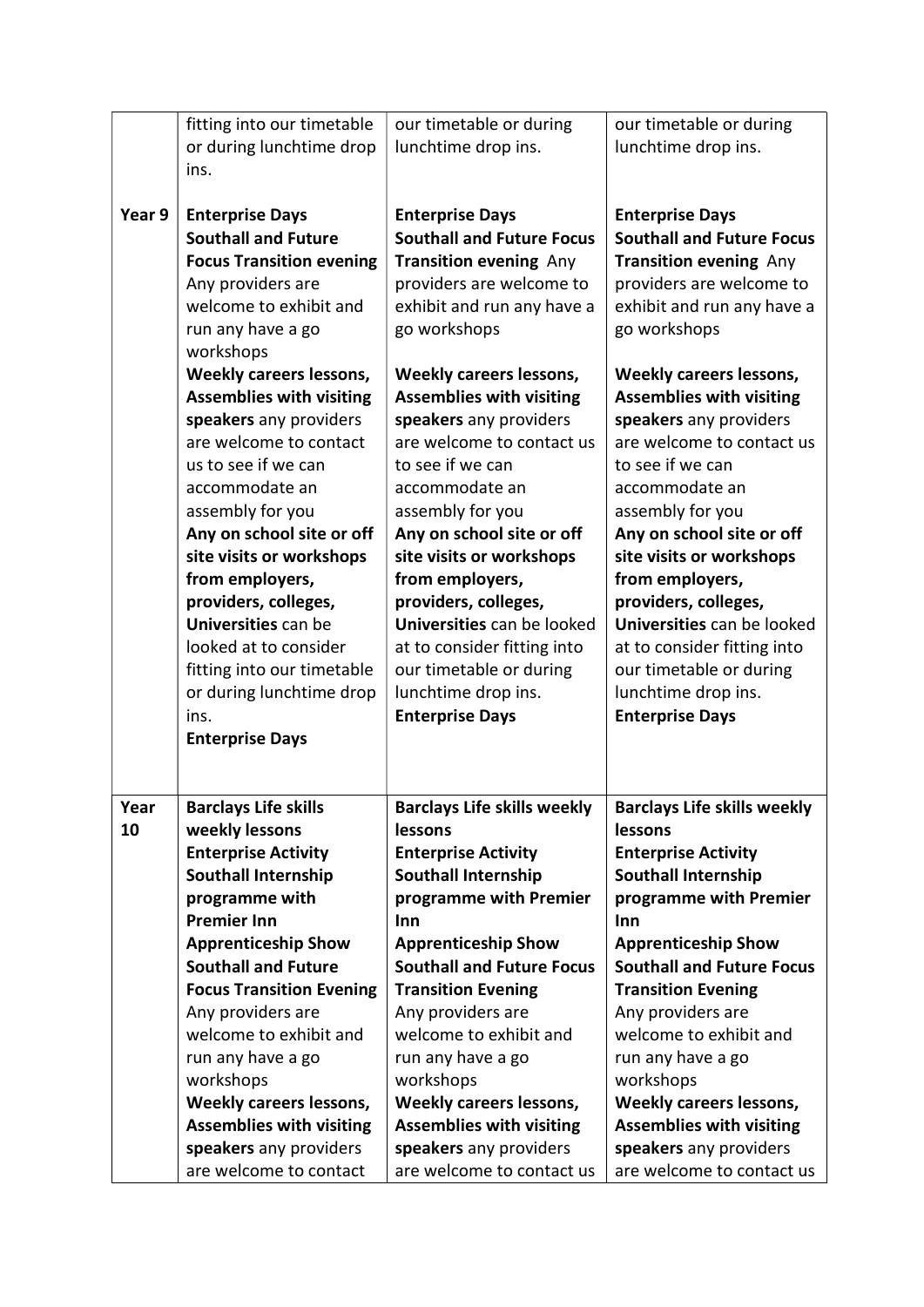|            | us to see if we can<br>accommodate an<br>assembly for you to<br>discuss post 16 options.<br>Any on school site or off<br>site visits or workshops<br>from employers,<br>providers, colleges,<br>Universities can be<br>looked at to consider | to see if we can<br>accommodate an<br>assembly for you to<br>discuss post 16 options.<br>Any on school site or off<br>site visits or workshops<br>from employers,<br>providers, colleges,<br>Universities can be looked<br>at to consider fitting into | to see if we can<br>accommodate an<br>assembly for you to<br>discuss post 16 options.<br>Any on school site or off<br>site visits or workshops<br>from employers,<br>providers, colleges,<br>Universities can be looked<br>at to consider fitting into |
|------------|----------------------------------------------------------------------------------------------------------------------------------------------------------------------------------------------------------------------------------------------|--------------------------------------------------------------------------------------------------------------------------------------------------------------------------------------------------------------------------------------------------------|--------------------------------------------------------------------------------------------------------------------------------------------------------------------------------------------------------------------------------------------------------|
|            | fitting into our timetable<br>or during lunchtime drop<br>ins.                                                                                                                                                                               | our timetable or during<br>lunchtime drop ins.                                                                                                                                                                                                         | our timetable or during<br>lunchtime drop ins.                                                                                                                                                                                                         |
| Year<br>11 | <b>Work Experience</b><br><b>Enterprise Activity</b>                                                                                                                                                                                         | <b>Work Experience</b><br><b>Enterprise Activity</b>                                                                                                                                                                                                   | <b>Work Experience</b><br><b>Enterprise Activity</b>                                                                                                                                                                                                   |
|            | <b>Southall Internship</b>                                                                                                                                                                                                                   | <b>Southall Internship</b>                                                                                                                                                                                                                             | <b>Southall Internship</b>                                                                                                                                                                                                                             |
|            | programme with                                                                                                                                                                                                                               | programme with Premier                                                                                                                                                                                                                                 | programme with Premier                                                                                                                                                                                                                                 |
|            | <b>Premier Inn</b>                                                                                                                                                                                                                           | Inn                                                                                                                                                                                                                                                    | Inn                                                                                                                                                                                                                                                    |
|            | <b>Southall and Future</b><br><b>Focus Transition Evening</b>                                                                                                                                                                                | <b>Southall and Future Focus</b><br><b>Transition Evening</b>                                                                                                                                                                                          | <b>Southall and Future Focus</b><br><b>Transition Evening</b>                                                                                                                                                                                          |
|            | Any providers are                                                                                                                                                                                                                            | Any providers are                                                                                                                                                                                                                                      | Any providers are                                                                                                                                                                                                                                      |
|            | welcome to exhibit and                                                                                                                                                                                                                       | welcome to exhibit and                                                                                                                                                                                                                                 | welcome to exhibit and                                                                                                                                                                                                                                 |
|            | run any have a go                                                                                                                                                                                                                            | run any have a go                                                                                                                                                                                                                                      | run any have a go                                                                                                                                                                                                                                      |
|            | workshops                                                                                                                                                                                                                                    | workshops                                                                                                                                                                                                                                              | workshops                                                                                                                                                                                                                                              |
|            | Weekly careers lessons,                                                                                                                                                                                                                      | <b>Weekly careers lessons,</b>                                                                                                                                                                                                                         | Weekly careers lessons,                                                                                                                                                                                                                                |
|            | <b>Assemblies with visiting</b>                                                                                                                                                                                                              | <b>Assemblies with visiting</b>                                                                                                                                                                                                                        | <b>Assemblies with visiting</b>                                                                                                                                                                                                                        |
|            | speakers any providers                                                                                                                                                                                                                       | speakers any providers                                                                                                                                                                                                                                 | speakers any providers                                                                                                                                                                                                                                 |
|            | are welcome to contact                                                                                                                                                                                                                       | are welcome to contact us                                                                                                                                                                                                                              | are welcome to contact us                                                                                                                                                                                                                              |
|            | us to see if we can                                                                                                                                                                                                                          | to see if we can                                                                                                                                                                                                                                       | to see if we can                                                                                                                                                                                                                                       |
|            | accommodate an<br>assembly for you to                                                                                                                                                                                                        | accommodate an<br>assembly for you to                                                                                                                                                                                                                  | accommodate an<br>assembly for you to                                                                                                                                                                                                                  |
|            | discuss post 16 options                                                                                                                                                                                                                      | discuss Post 16 options                                                                                                                                                                                                                                | discuss post 16 options                                                                                                                                                                                                                                |
|            | Any on school site or off                                                                                                                                                                                                                    | Any on school site or off                                                                                                                                                                                                                              | Any on school site or off                                                                                                                                                                                                                              |
|            | site visits or workshops                                                                                                                                                                                                                     | site visits or workshops                                                                                                                                                                                                                               | site visits or workshops                                                                                                                                                                                                                               |
|            | from employers,                                                                                                                                                                                                                              | from employers,                                                                                                                                                                                                                                        | from employers,                                                                                                                                                                                                                                        |
|            | providers, colleges,                                                                                                                                                                                                                         | providers, colleges,                                                                                                                                                                                                                                   | providers, colleges,                                                                                                                                                                                                                                   |
|            | Universities can be                                                                                                                                                                                                                          | Universities can be looked                                                                                                                                                                                                                             | Universities can be looked                                                                                                                                                                                                                             |
|            | looked at to consider                                                                                                                                                                                                                        | at to consider fitting into                                                                                                                                                                                                                            | at to consider fitting into                                                                                                                                                                                                                            |
|            | fitting into our timetable<br>or during lunchtime drop                                                                                                                                                                                       | our timetable or during<br>lunchtime drop ins.                                                                                                                                                                                                         | our timetable or during<br>lunchtime drop ins.                                                                                                                                                                                                         |
|            | ins.                                                                                                                                                                                                                                         | <b>Enterprise Days</b>                                                                                                                                                                                                                                 | <b>Enterprise Days</b>                                                                                                                                                                                                                                 |
|            | <b>Enterprise Days</b>                                                                                                                                                                                                                       |                                                                                                                                                                                                                                                        |                                                                                                                                                                                                                                                        |
|            |                                                                                                                                                                                                                                              |                                                                                                                                                                                                                                                        |                                                                                                                                                                                                                                                        |